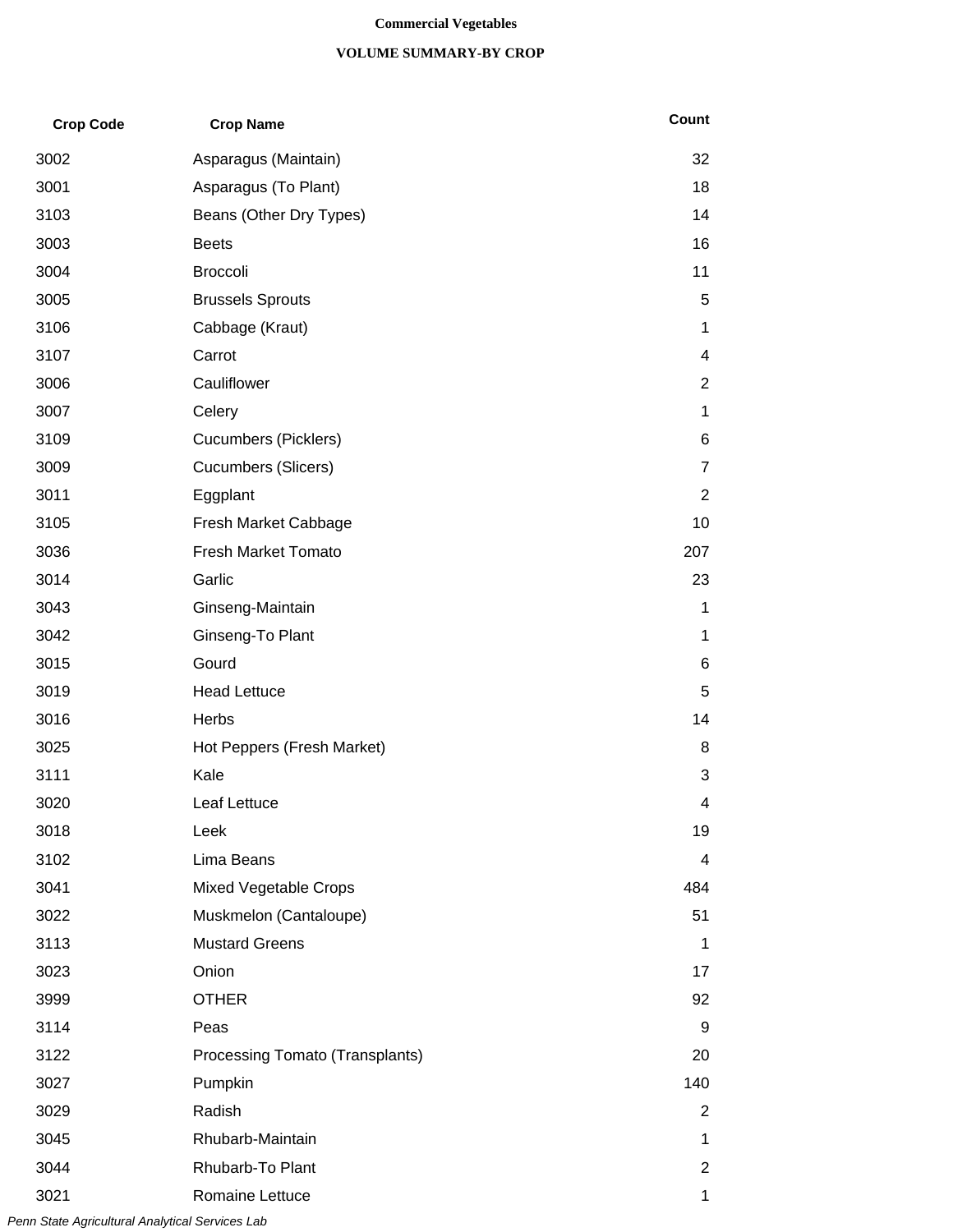#### **Commercial Vegetables**

#### **VOLUME SUMMARY-BY CROP**

| <b>Crop Code</b> | <b>Crop Name</b>                  | Count |
|------------------|-----------------------------------|-------|
| 3104             | Snap Beans                        | 64    |
| 3118             | Spinach                           | 4     |
| 3119             | Squash, Winter-Processing         | 1     |
| 3032             | Summer Squash                     | 6     |
| 3034             | Sweet Corn (Fresh Market)         | 279   |
| 3120             | Sweet Corn (Processing)           | 3     |
| 3035             | <b>Sweet Potato</b>               | 5     |
| 3116             | <b>Sweet Processing Peppers</b>   | 1     |
| 3026             | <b>Sweet-Fresh Market Peppers</b> | 28    |
| 3123             | <b>Turnip Greens</b>              | 4     |
| 3038             | <b>Turnip Roots</b>               | 14    |
| 3040             | Watermelon                        | 18    |
| 3033             | Winter Squash (Fresh Market)      | 59    |
|                  | <b>TOTAL:</b>                     | 1,730 |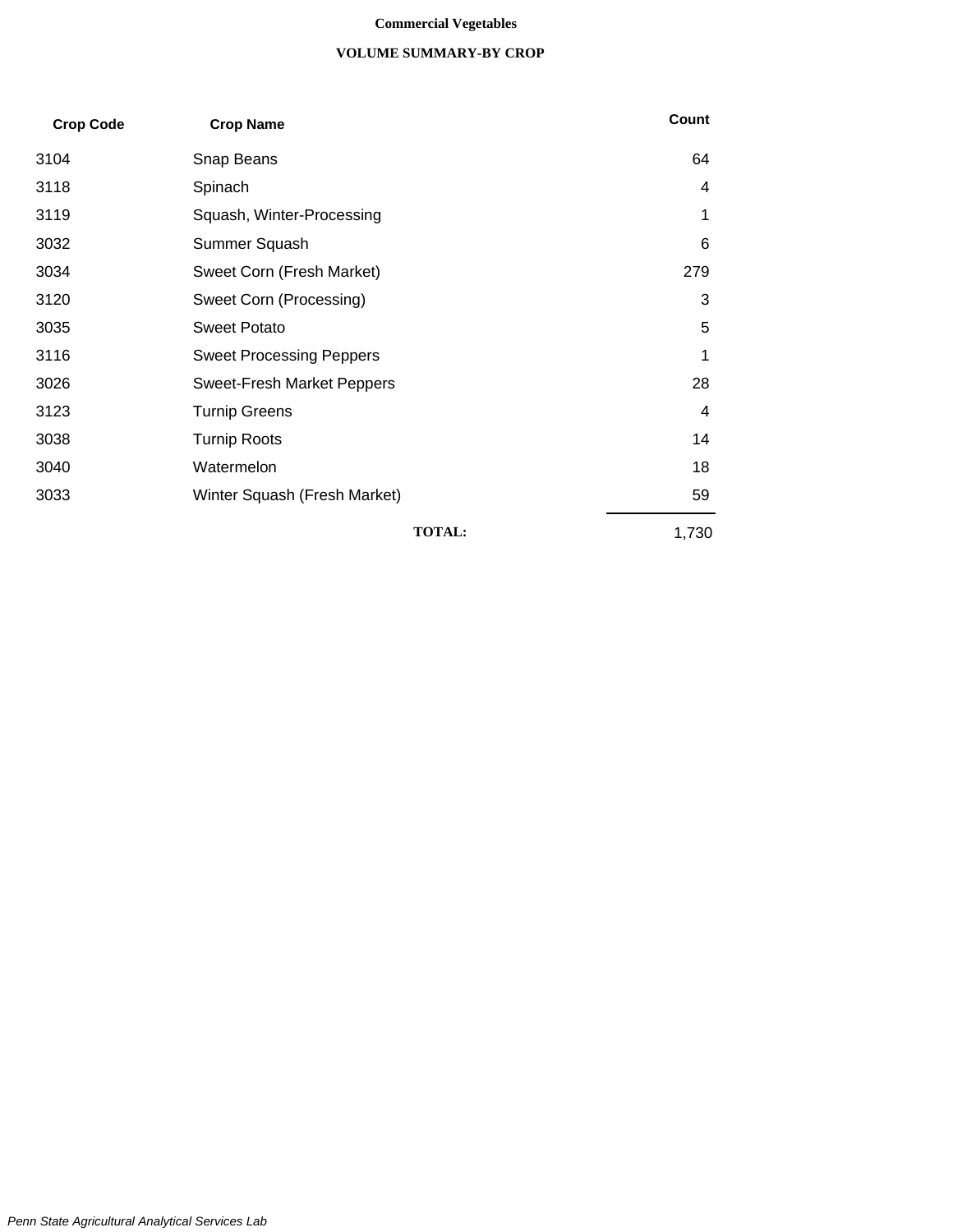| County           | <b>Total Samples</b> | Crop                            | # of Samples   |
|------------------|----------------------|---------------------------------|----------------|
|                  |                      |                                 |                |
| <b>ADAMS</b>     | 24                   |                                 |                |
|                  |                      | Asparagus (To Plant)            | $\mathbf 1$    |
|                  |                      | Fresh Market Tomato             | 1              |
|                  |                      | Mixed Vegetable Crops           | 14             |
|                  |                      | Pumpkin                         | $\mathbf 1$    |
|                  |                      | Sweet Corn (Fresh Market)       | 5              |
|                  |                      | Watermelon                      | 2              |
| <b>ALLEGHENY</b> | 103                  |                                 |                |
|                  |                      | Asparagus (To Plant)            | $\overline{2}$ |
|                  |                      | <b>Beets</b>                    | $\mathbf 1$    |
|                  |                      | <b>Broccoli</b>                 | 1              |
|                  |                      | Carrot                          | 1              |
|                  |                      | Cucumbers (Slicers)             | $\mathbf 1$    |
|                  |                      | Eggplant                        | 1              |
|                  |                      | Fresh Market Cabbage            | 1              |
|                  |                      | <b>Fresh Market Tomato</b>      | 17             |
|                  |                      | Gourd                           | 1              |
|                  |                      | Herbs                           | 1              |
|                  |                      | Mixed Vegetable Crops           | 18             |
|                  |                      | Muskmelon (Cantaloupe)          | $\mathbf 1$    |
|                  |                      | Onion                           | 1              |
|                  |                      | <b>OTHER</b>                    | 12             |
|                  |                      | Processing Tomato (Transplants) | $\overline{2}$ |
|                  |                      | Pumpkin                         | 6              |
|                  |                      | Snap Beans                      | 2              |
|                  |                      | Spinach                         | 1              |
|                  |                      | Summer Squash                   | $\mathbf 1$    |
|                  |                      | Sweet Corn (Fresh Market)       | 27             |
|                  |                      | Sweet-Fresh Market Peppers      | 2              |
|                  |                      | Watermelon                      | $\overline{2}$ |
|                  |                      | Winter Squash (Fresh Market)    | $\mathbf{1}$   |
| <b>ARMSTRONG</b> | 9                    |                                 |                |
|                  |                      | <b>Fresh Market Tomato</b>      | $\mathbf 1$    |
|                  |                      | Mixed Vegetable Crops           | 6              |
|                  |                      | Sweet Corn (Fresh Market)       | $\overline{2}$ |
| <b>BEAVER</b>    | 8                    |                                 |                |
|                  |                      | <b>Fresh Market Tomato</b>      | $\mathbf 1$    |
|                  |                      | Herbs                           | 1              |
|                  |                      | Mixed Vegetable Crops           | $\overline{2}$ |
|                  |                      | Pumpkin                         | $\overline{2}$ |
|                  |                      |                                 |                |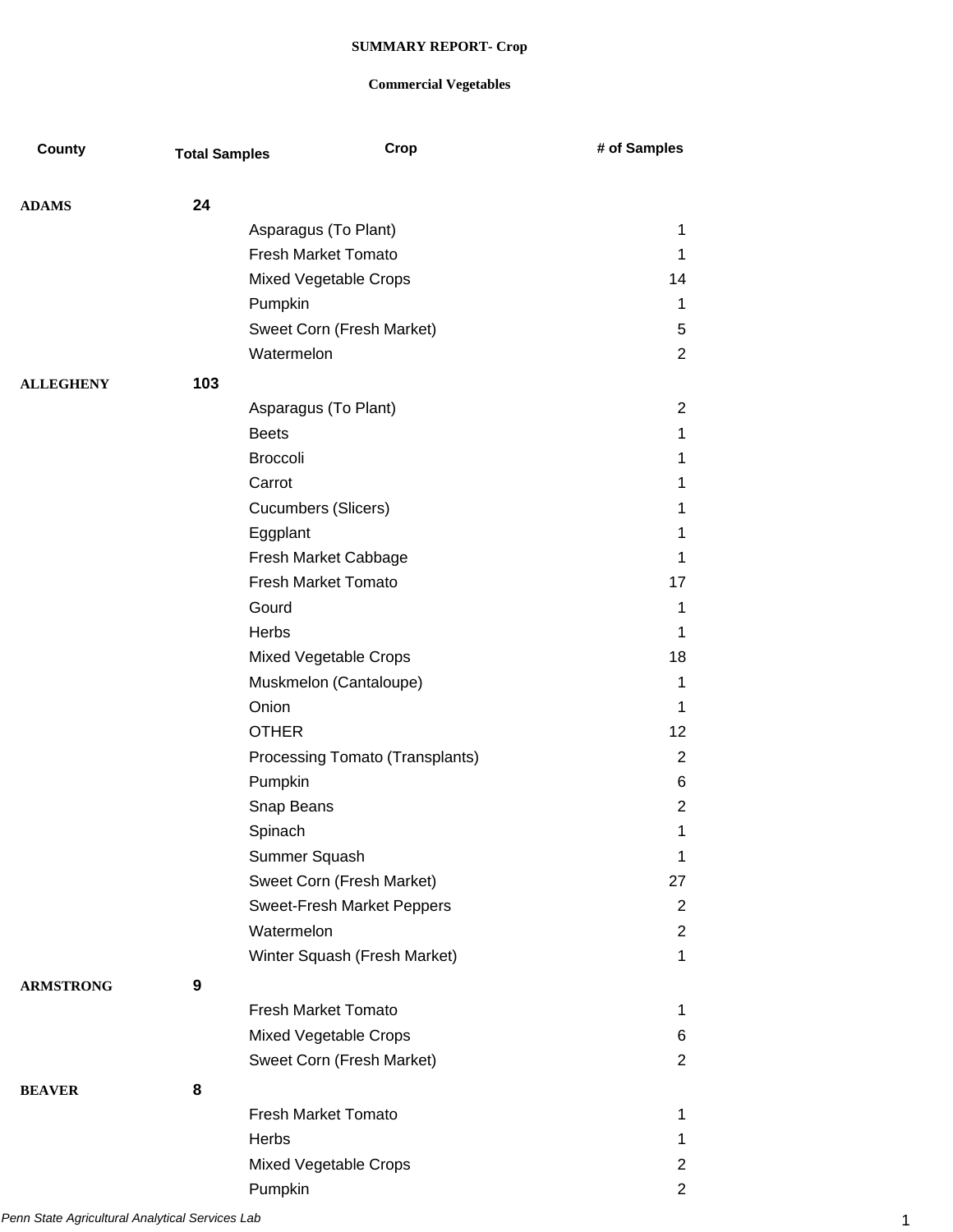| County          | <b>Total Samples</b> | Crop                            | # of Samples     |
|-----------------|----------------------|---------------------------------|------------------|
|                 |                      |                                 |                  |
|                 |                      | Sweet Corn (Fresh Market)       | 1<br>$\mathbf 1$ |
|                 |                      | Sweet-Fresh Market Peppers      |                  |
| <b>BEDFORD</b>  | 14                   |                                 |                  |
|                 |                      | <b>Broccoli</b>                 | $\mathbf 1$      |
|                 |                      | <b>Fresh Market Tomato</b>      | $\mathbf 1$      |
|                 |                      | Mixed Vegetable Crops           | $\overline{7}$   |
|                 |                      | Pumpkin                         | $\mathbf 1$      |
|                 |                      | Sweet Corn (Fresh Market)       | 3                |
|                 |                      | Watermelon                      | $\mathbf 1$      |
| <b>BERKS</b>    | 55                   |                                 |                  |
|                 |                      | Asparagus (Maintain)            | $\overline{2}$   |
|                 |                      | Asparagus (To Plant)            | $\mathbf 1$      |
|                 |                      | Beans (Other Dry Types)         | 1                |
|                 |                      | <b>Brussels Sprouts</b>         | $\mathbf 1$      |
|                 |                      | Cauliflower                     | $\mathbf 1$      |
|                 |                      | <b>Cucumbers (Picklers)</b>     | $\mathbf 1$      |
|                 |                      | <b>Fresh Market Tomato</b>      | 6                |
|                 |                      | Garlic                          | 2                |
|                 |                      | Gourd                           | 1                |
|                 |                      | Mixed Vegetable Crops           | 16               |
|                 |                      | Muskmelon (Cantaloupe)          | $\mathbf 1$      |
|                 |                      | <b>OTHER</b>                    | 4                |
|                 |                      | Pumpkin                         | 4                |
|                 |                      | Sweet Corn (Fresh Market)       | 12               |
|                 |                      | <b>Turnip Roots</b>             | $\mathbf 1$      |
|                 |                      | Watermelon                      | 1                |
| <b>BLAIR</b>    | 15                   |                                 |                  |
|                 |                      | Cabbage (Kraut)                 | $\mathbf{1}$     |
|                 |                      | <b>Fresh Market Tomato</b>      | $\overline{2}$   |
|                 |                      | Ginseng-Maintain                | $\mathbf 1$      |
|                 |                      | Mixed Vegetable Crops           | 6                |
|                 |                      | Processing Tomato (Transplants) | $\mathbf 1$      |
|                 |                      | Pumpkin                         | 3                |
|                 |                      | Sweet Corn (Fresh Market)       | $\mathbf 1$      |
| <b>BRADFORD</b> | 24                   |                                 |                  |
|                 |                      | <b>Fresh Market Tomato</b>      | $\overline{2}$   |
|                 |                      | Mixed Vegetable Crops           | 5                |
|                 |                      | Muskmelon (Cantaloupe)          | 1                |
|                 |                      | <b>OTHER</b>                    | 1                |
|                 |                      | Processing Tomato (Transplants) | 1                |
|                 |                      |                                 |                  |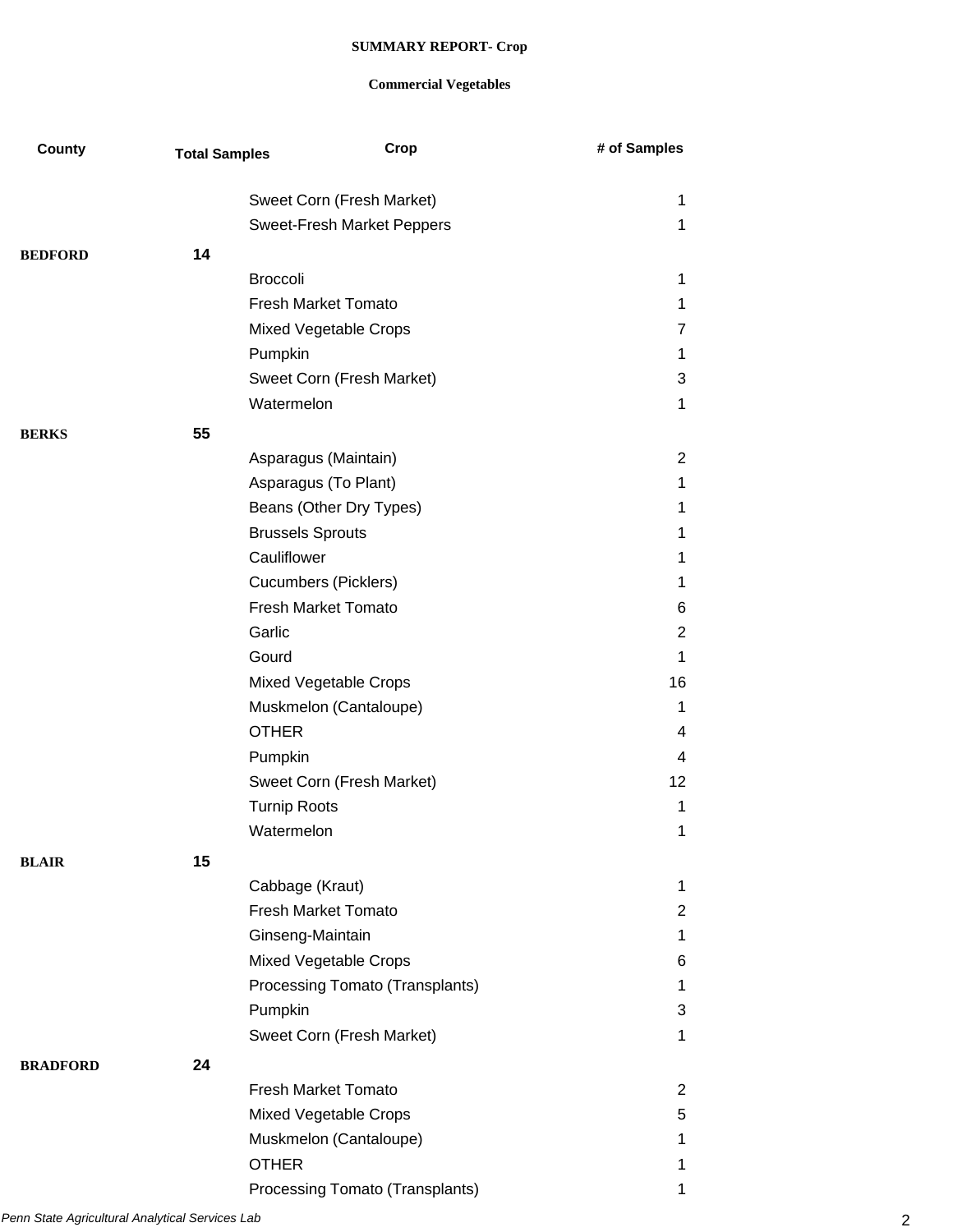| County         | <b>Total Samples</b> | Crop                              | # of Samples   |
|----------------|----------------------|-----------------------------------|----------------|
|                |                      |                                   |                |
|                |                      | Pumpkin                           | 4              |
|                |                      | Snap Beans                        | 1<br>9         |
|                |                      | Sweet Corn (Fresh Market)         |                |
| <b>BUCKS</b>   | 62                   |                                   |                |
|                |                      | Asparagus (Maintain)              | $\overline{2}$ |
|                |                      | Asparagus (To Plant)              | 1              |
|                |                      | <b>Cucumbers (Slicers)</b>        | 1              |
|                |                      | Eggplant                          | 1              |
|                |                      | <b>Fresh Market Tomato</b>        | 15             |
|                |                      | Ginseng-To Plant                  | 1              |
|                |                      | Herbs                             | 1              |
|                |                      | Mixed Vegetable Crops             | 21             |
|                |                      | <b>OTHER</b>                      | 4              |
|                |                      | Processing Tomato (Transplants)   | 1              |
|                |                      | Pumpkin                           | 3              |
|                |                      | Rhubarb-To Plant                  | 1              |
|                |                      | Sweet Corn (Fresh Market)         | 9              |
|                |                      | <b>Sweet-Fresh Market Peppers</b> | 1              |
| <b>BUTLER</b>  | 31                   |                                   |                |
|                |                      | <b>Beets</b>                      | 1              |
|                |                      | <b>Fresh Market Tomato</b>        | 4              |
|                |                      | Garlic                            | 1              |
|                |                      | Hot Peppers (Fresh Market)        | 1              |
|                |                      | Mixed Vegetable Crops             | 7              |
|                |                      | Onion                             | 3              |
|                |                      | <b>OTHER</b>                      | 2              |
|                |                      | Processing Tomato (Transplants)   | 1              |
|                |                      | Pumpkin                           | $\overline{2}$ |
|                |                      | Sweet Corn (Fresh Market)         | 9              |
| <b>CAMBRIA</b> | 4                    |                                   |                |
|                |                      | Asparagus (Maintain)              | 1              |
|                |                      | <b>Fresh Market Tomato</b>        | 1              |
|                |                      | Sweet Corn (Fresh Market)         | 1              |
|                |                      | Sweet-Fresh Market Peppers        | 1              |
|                |                      |                                   |                |
| <b>CARBON</b>  | 4                    |                                   |                |
|                |                      | Mixed Vegetable Crops             | $\overline{2}$ |
|                |                      | Sweet Corn (Fresh Market)         | $\overline{2}$ |
| <b>CENTRE</b>  | 188                  |                                   |                |
|                |                      | Asparagus (Maintain)              | $\overline{2}$ |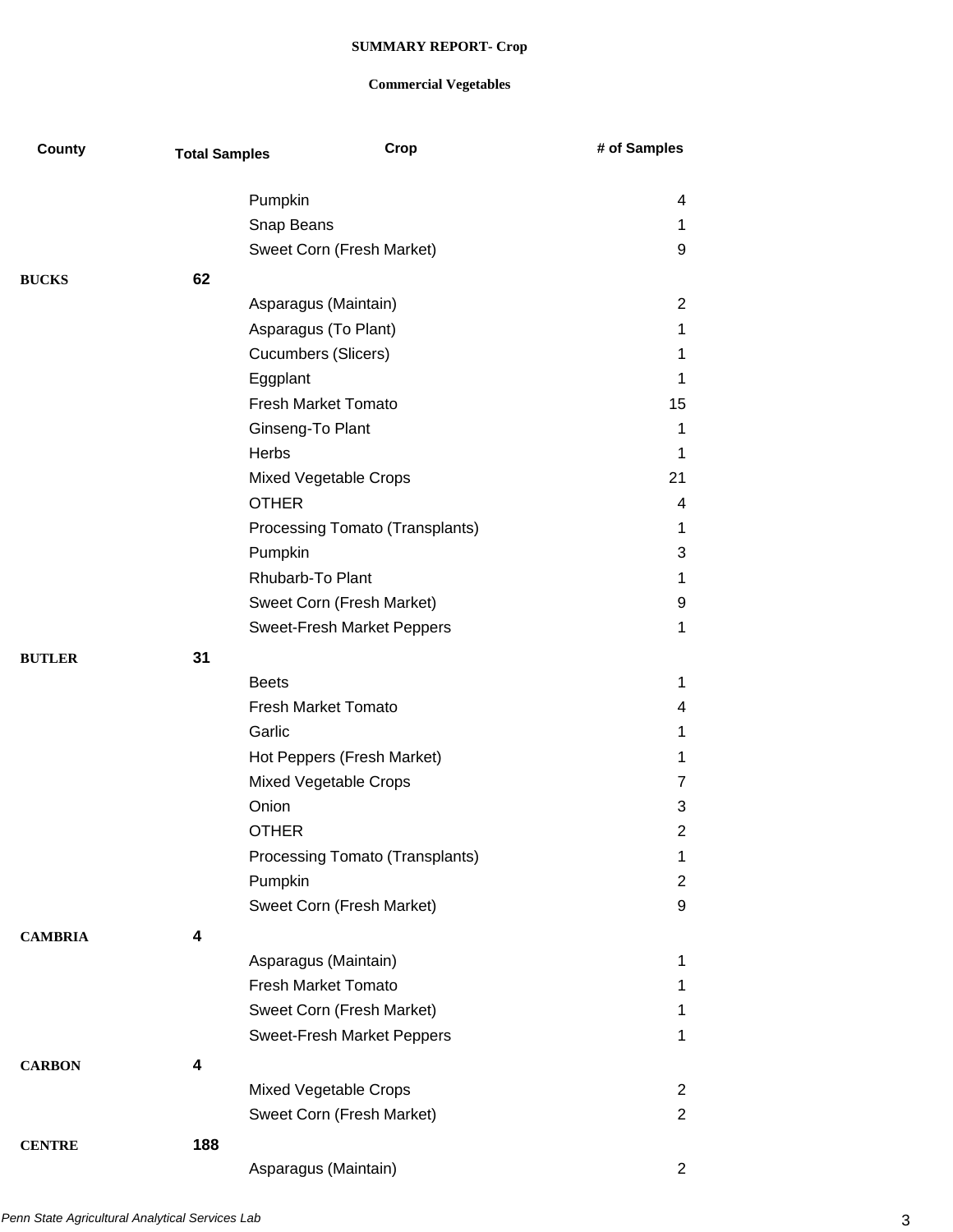| County            | <b>Total Samples</b> | Crop                              | # of Samples |
|-------------------|----------------------|-----------------------------------|--------------|
|                   |                      | Beans (Other Dry Types)           | 12           |
|                   |                      | <b>Beets</b>                      | 2            |
|                   |                      | <b>Fresh Market Tomato</b>        | 1            |
|                   |                      | Garlic                            | 1            |
|                   |                      | Mixed Vegetable Crops             | 38           |
|                   |                      | Muskmelon (Cantaloupe)            | 31           |
|                   |                      | <b>OTHER</b>                      | 23           |
|                   |                      | Processing Tomato (Transplants)   | 6            |
|                   |                      | Pumpkin                           | 2            |
|                   |                      | Radish                            | 1            |
|                   |                      | Snap Beans                        | 16           |
|                   |                      | Sweet Corn (Fresh Market)         | 6            |
|                   |                      | Sweet Corn (Processing)           | 1            |
|                   |                      | <b>Sweet-Fresh Market Peppers</b> | 1            |
|                   |                      | Winter Squash (Fresh Market)      | 45           |
| <b>CHESTER</b>    | 30                   |                                   |              |
|                   |                      | Asparagus (Maintain)              | 3            |
|                   |                      | <b>Broccoli</b>                   | 1            |
|                   |                      | Carrot                            | 1            |
|                   |                      | <b>Fresh Market Tomato</b>        | 2            |
|                   |                      | <b>Head Lettuce</b>               | 4            |
|                   |                      | Herbs                             | 1            |
|                   |                      | Lima Beans                        | 2            |
|                   |                      | Mixed Vegetable Crops             | 6            |
|                   |                      | Muskmelon (Cantaloupe)            | 1            |
|                   |                      | <b>Mustard Greens</b>             | 1            |
|                   |                      | Onion                             | 1            |
|                   |                      | <b>OTHER</b>                      | 5            |
|                   |                      | Snap Beans                        | 1            |
|                   |                      | Watermelon                        | 1            |
| <b>CLARION</b>    | 11                   |                                   |              |
|                   |                      | Mixed Vegetable Crops             | 2            |
|                   |                      | Peas                              | 1            |
|                   |                      | Processing Tomato (Transplants)   | 1            |
|                   |                      | Sweet Corn (Fresh Market)         | 6            |
|                   |                      | <b>Turnip Roots</b>               | 1            |
| <b>CLEARFIELD</b> | 21                   |                                   |              |
|                   |                      | Mixed Vegetable Crops             | 5            |
|                   |                      | Pumpkin                           | 4            |
|                   |                      | Sweet Corn (Fresh Market)         | 11           |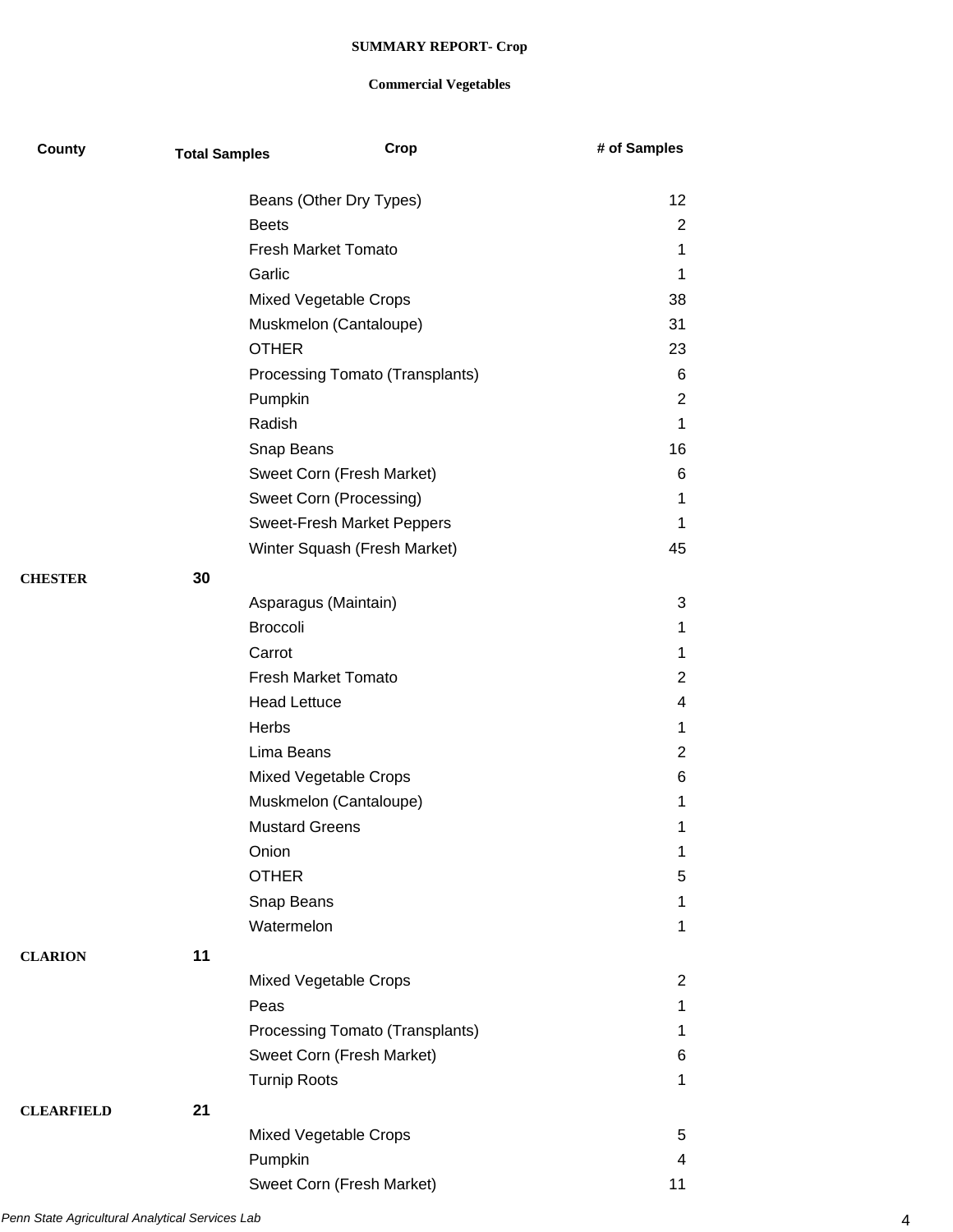| County            | <b>Total Samples</b> | Crop                                    | # of Samples        |
|-------------------|----------------------|-----------------------------------------|---------------------|
|                   |                      | <b>Turnip Greens</b>                    | 1                   |
|                   |                      |                                         |                     |
| <b>CLINTON</b>    | 10                   |                                         |                     |
|                   |                      | Asparagus (To Plant)<br><b>Broccoli</b> | 1                   |
|                   |                      |                                         | 1                   |
|                   |                      | Celery<br>Herbs                         | 1<br>$\overline{2}$ |
|                   |                      |                                         |                     |
|                   |                      | Mixed Vegetable Crops<br><b>OTHER</b>   | 1                   |
|                   |                      |                                         | 1<br>1              |
|                   |                      | Processing Tomato (Transplants)         | 2                   |
|                   |                      | Pumpkin                                 |                     |
| <b>COLUMBIA</b>   | 40                   |                                         |                     |
|                   |                      | <b>Fresh Market Tomato</b>              | 3                   |
|                   |                      | Mixed Vegetable Crops                   | 12                  |
|                   |                      | Processing Tomato (Transplants)         | $\mathbf 1$         |
|                   |                      | Pumpkin                                 | 3                   |
|                   |                      | Snap Beans                              | 11                  |
|                   |                      | Sweet Corn (Fresh Market)               | 6                   |
|                   |                      | <b>Sweet Processing Peppers</b>         | 1                   |
|                   |                      | Watermelon                              | 2                   |
|                   |                      | Winter Squash (Fresh Market)            | 1                   |
| <b>CRAWFORD</b>   | 22                   |                                         |                     |
|                   |                      | Asparagus (To Plant)                    | 1                   |
|                   |                      | <b>Beets</b>                            | 1                   |
|                   |                      | <b>Cucumbers (Slicers)</b>              | 1                   |
|                   |                      | Fresh Market Tomato                     | 1                   |
|                   |                      | Mixed Vegetable Crops                   | 8                   |
|                   |                      | Muskmelon (Cantaloupe)                  | 1                   |
|                   |                      | Onion                                   | 1                   |
|                   |                      | Pumpkin                                 | 3                   |
|                   |                      | Summer Squash                           | 1                   |
|                   |                      | Sweet Corn (Fresh Market)               | 3                   |
|                   |                      | Sweet-Fresh Market Peppers              | 1                   |
| <b>CUMBERLAND</b> | 21                   |                                         |                     |
|                   |                      | Asparagus (Maintain)                    | 1.                  |
|                   |                      | Asparagus (To Plant)                    | $\overline{2}$      |
|                   |                      | Cucumbers (Slicers)                     | 1                   |
|                   |                      | Fresh Market Tomato                     | 2                   |
|                   |                      | Gourd                                   | $\overline{2}$      |
|                   |                      | Herbs                                   | 1                   |
|                   |                      | Mixed Vegetable Crops                   | 5                   |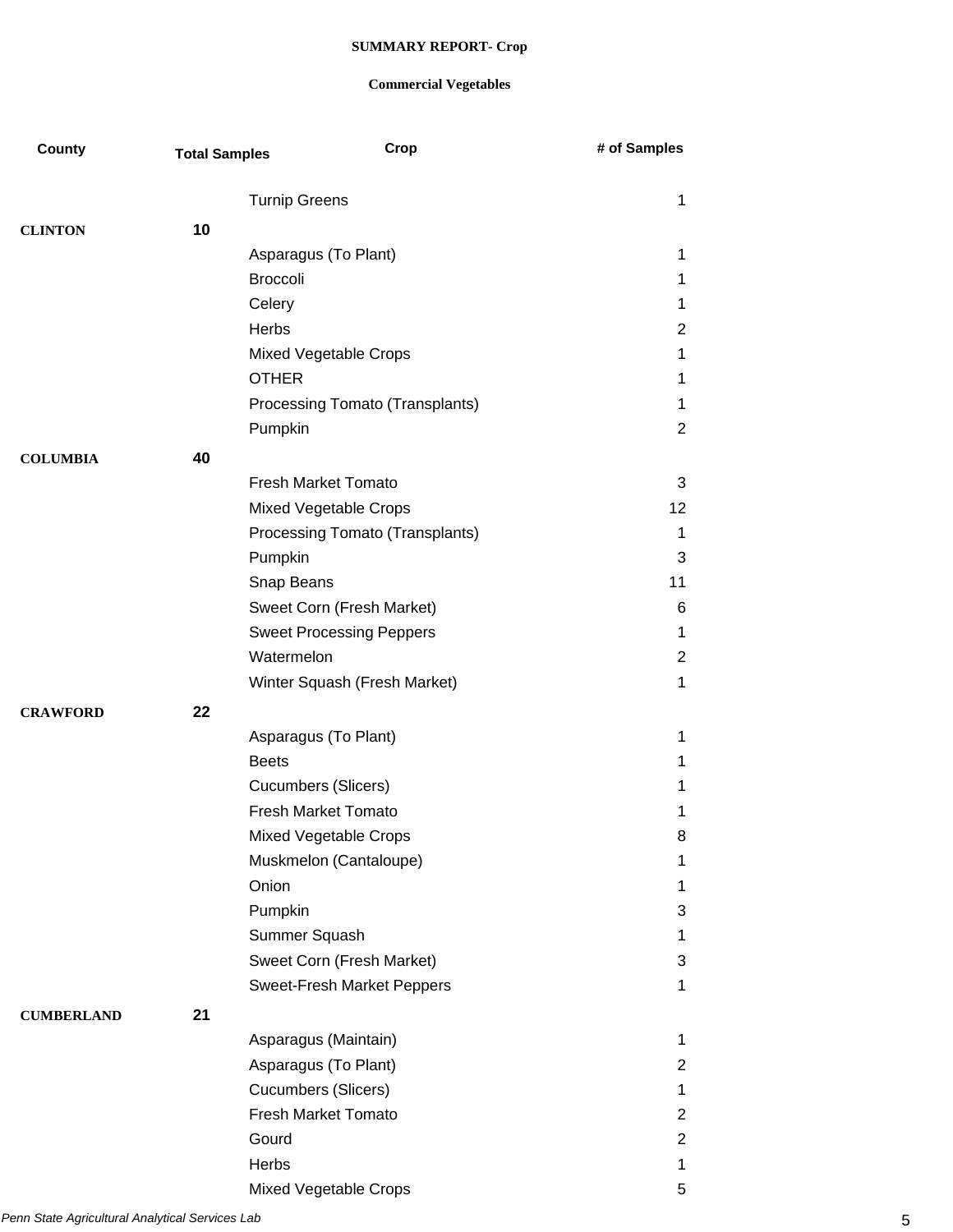| County          | <b>Total Samples</b> |                              | Crop | # of Samples   |
|-----------------|----------------------|------------------------------|------|----------------|
|                 |                      | Snap Beans                   |      | 1              |
|                 |                      | Sweet Corn (Fresh Market)    |      | 5              |
|                 |                      | <b>Turnip Greens</b>         |      | 1              |
| <b>DAUPHIN</b>  | 79                   |                              |      |                |
|                 |                      | Asparagus (Maintain)         |      | 1              |
|                 |                      | <b>Beets</b>                 |      | 2              |
|                 |                      | <b>Broccoli</b>              |      | 1              |
|                 |                      | <b>Cucumbers (Picklers)</b>  |      | 1              |
|                 |                      | <b>Cucumbers (Slicers)</b>   |      | 1              |
|                 |                      | Fresh Market Cabbage         |      | 1              |
|                 |                      | <b>Fresh Market Tomato</b>   |      | 6              |
|                 |                      | <b>Head Lettuce</b>          |      | 1              |
|                 |                      | <b>Mixed Vegetable Crops</b> |      | 3              |
|                 |                      | Muskmelon (Cantaloupe)       |      | 3              |
|                 |                      | Onion                        |      | 2              |
|                 |                      | <b>OTHER</b>                 |      | 19             |
|                 |                      | Peas                         |      | 1              |
|                 |                      | Pumpkin                      |      | 7              |
|                 |                      | Snap Beans                   |      | 3              |
|                 |                      | Spinach                      |      | 1              |
|                 |                      | Summer Squash                |      | 2              |
|                 |                      | Sweet Corn (Fresh Market)    |      | 19             |
|                 |                      | <b>Sweet Potato</b>          |      | 1              |
|                 |                      | Sweet-Fresh Market Peppers   |      | $\overline{2}$ |
|                 |                      | Watermelon                   |      | $\overline{2}$ |
| <b>DELAWARE</b> | 20                   |                              |      |                |
|                 |                      | <b>Beets</b>                 |      | 1              |
|                 |                      | <b>Broccoli</b>              |      | 1              |
|                 |                      | Carrot                       |      | 1              |
|                 |                      | <b>Fresh Market Tomato</b>   |      | 7              |
|                 |                      | Garlic                       |      | 1              |
|                 |                      | Mixed Vegetable Crops        |      | 6              |
|                 |                      | Pumpkin                      |      | $\overline{2}$ |
|                 |                      | Sweet-Fresh Market Peppers   |      | 1              |
| <b>ELK</b>      | 13                   |                              |      |                |
|                 |                      | Mixed Vegetable Crops        |      | 2              |
|                 |                      | Pumpkin                      |      | 4              |
|                 |                      | Sweet Corn (Fresh Market)    |      | 7              |
|                 |                      |                              |      |                |
| <b>ERIE</b>     | 23                   |                              |      |                |
|                 |                      | <b>Cucumbers (Picklers)</b>  |      | 1              |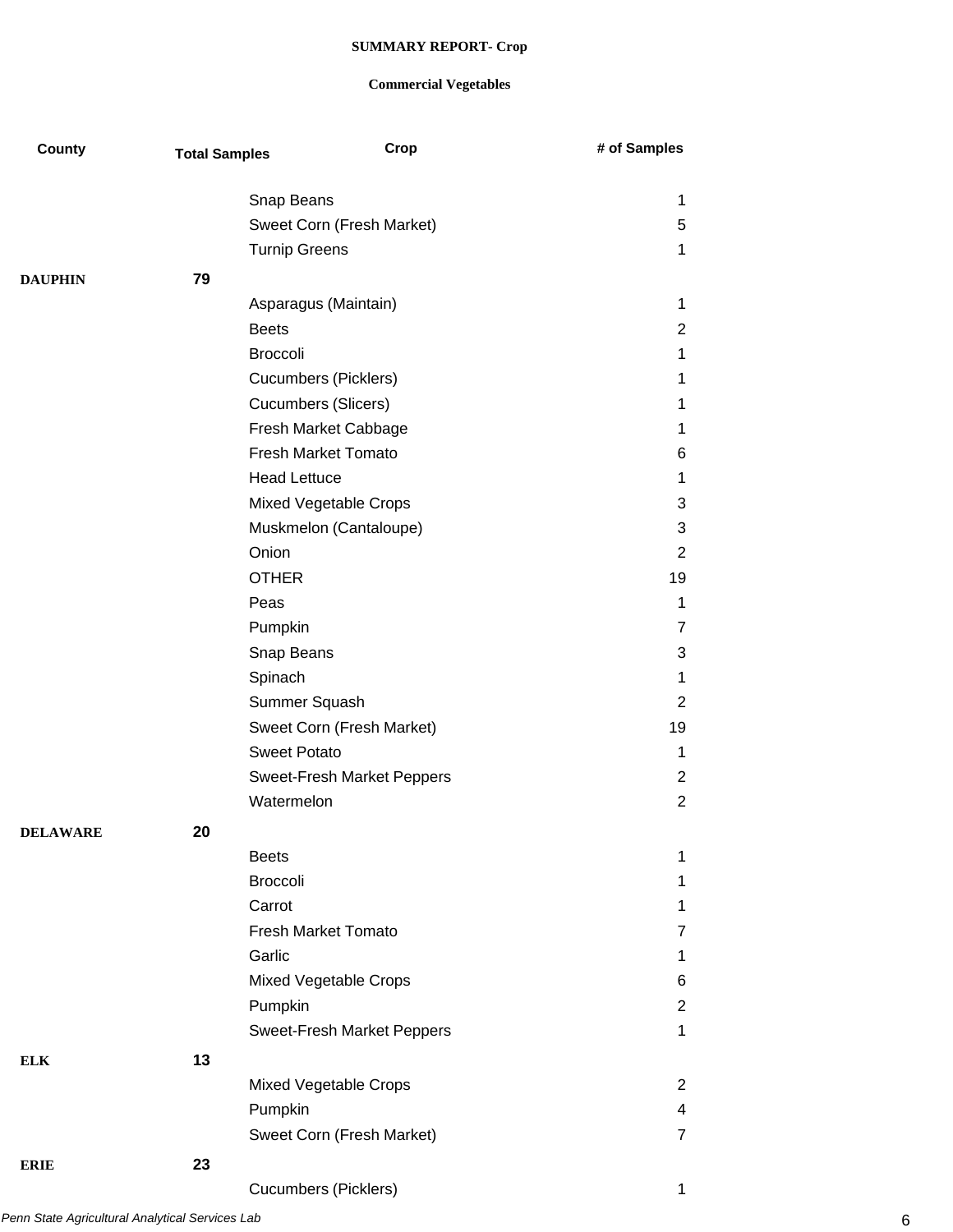| County            | <b>Total Samples</b> | Crop                                               | # of Samples        |
|-------------------|----------------------|----------------------------------------------------|---------------------|
|                   |                      | Mixed Vegetable Crops                              | 6                   |
|                   |                      | Peas                                               | 1                   |
|                   |                      | Pumpkin                                            | 5                   |
|                   |                      | Sweet Corn (Fresh Market)                          | 9                   |
|                   |                      | Winter Squash (Fresh Market)                       | 1                   |
| <b>FAYETTE</b>    | 27                   |                                                    |                     |
|                   |                      | Asparagus (To Plant)                               | 1                   |
|                   |                      | <b>Fresh Market Tomato</b>                         | 3                   |
|                   |                      | Hot Peppers (Fresh Market)                         | 1                   |
|                   |                      | Mixed Vegetable Crops                              | 17                  |
|                   |                      | Pumpkin                                            | 2                   |
|                   |                      | Sweet-Fresh Market Peppers                         | 3                   |
| <b>FOREST</b>     | 14                   |                                                    |                     |
|                   |                      | <b>Fresh Market Tomato</b>                         | 2                   |
|                   |                      | Hot Peppers (Fresh Market)                         | 1                   |
|                   |                      | Mixed Vegetable Crops                              | 7                   |
|                   |                      | Pumpkin                                            | 1                   |
|                   |                      | Sweet Corn (Fresh Market)                          | 3                   |
| <b>FRANKLIN</b>   | 17                   |                                                    |                     |
|                   |                      | Asparagus (Maintain)                               | 2                   |
|                   |                      | <b>Fresh Market Tomato</b>                         | 1                   |
|                   |                      | Mixed Vegetable Crops                              | 10                  |
|                   |                      | Pumpkin                                            | 1                   |
|                   |                      | Sweet Corn (Fresh Market)                          | $\overline{2}$      |
|                   |                      | Sweet-Fresh Market Peppers                         | 1                   |
| <b>FULTON</b>     | 6                    |                                                    |                     |
|                   |                      | Mixed Vegetable Crops                              | 6                   |
| <b>GREENE</b>     | 3                    |                                                    |                     |
|                   |                      | Mixed Vegetable Crops                              | 1                   |
|                   |                      | Pumpkin                                            | $\overline{2}$      |
|                   | 24                   |                                                    |                     |
| <b>HUNTINGDON</b> |                      | <b>Fresh Market Tomato</b>                         |                     |
|                   |                      | Mixed Vegetable Crops                              | 1<br>$\overline{7}$ |
|                   |                      | <b>OTHER</b>                                       | 13                  |
|                   |                      | Sweet Corn (Fresh Market)                          | 3                   |
|                   |                      |                                                    |                     |
| <b>INDIANA</b>    | 16                   |                                                    |                     |
|                   |                      | Asparagus (Maintain)<br><b>Fresh Market Tomato</b> | 1                   |
|                   |                      | Garlic                                             | 4<br>3              |
|                   |                      |                                                    |                     |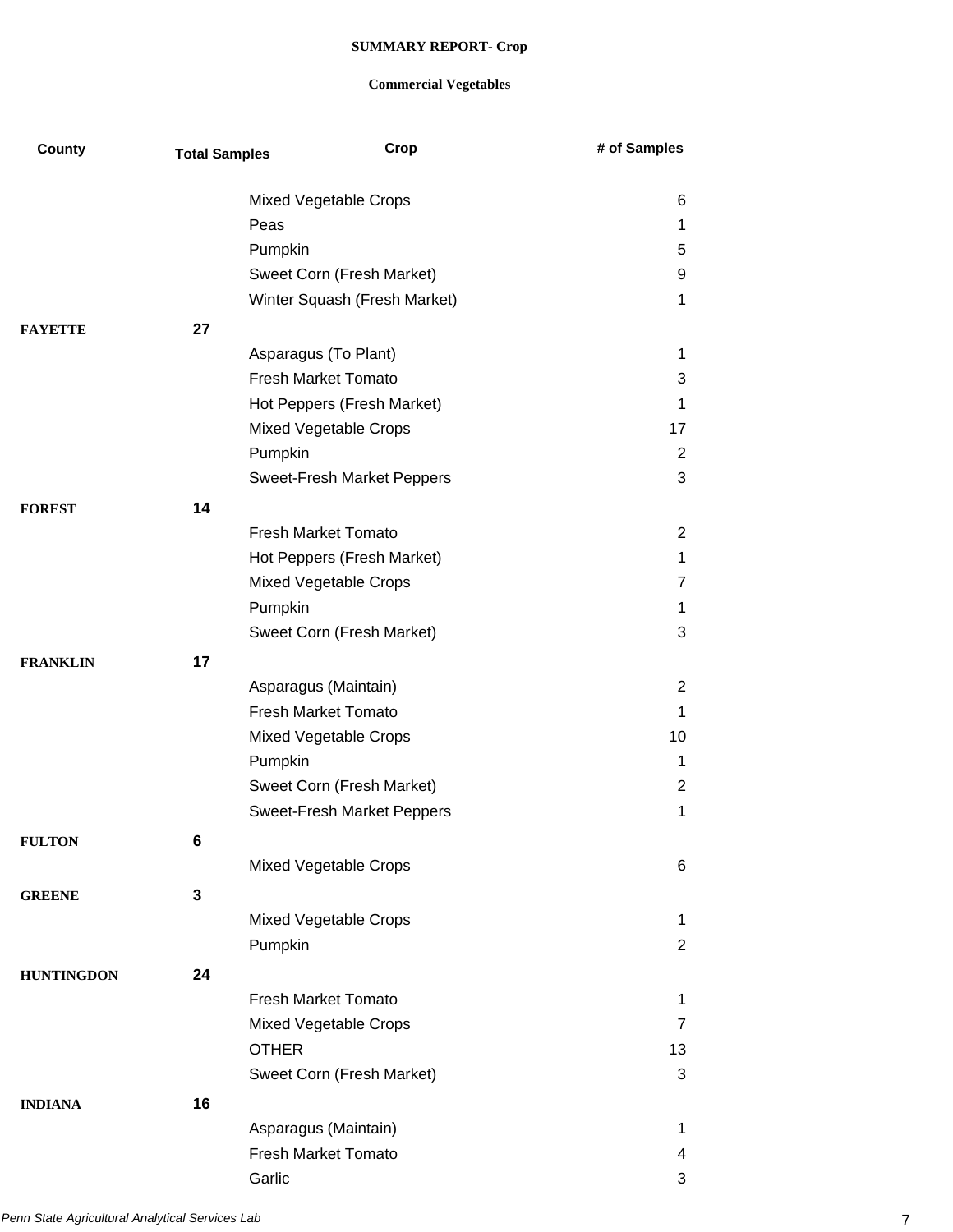| County            | <b>Total Samples</b> | Crop                         | # of Samples        |
|-------------------|----------------------|------------------------------|---------------------|
|                   |                      |                              |                     |
|                   |                      | Mixed Vegetable Crops        | 5                   |
|                   |                      | Rhubarb-Maintain             | 1<br>$\overline{2}$ |
|                   |                      | Sweet Corn (Fresh Market)    |                     |
| <b>JEFFERSON</b>  | 12                   |                              |                     |
|                   |                      | <b>Fresh Market Tomato</b>   | $\mathbf 1$         |
|                   |                      | Gourd                        | $\overline{2}$      |
|                   |                      | Mixed Vegetable Crops        | 4                   |
|                   |                      | Pumpkin                      | $\overline{2}$      |
|                   |                      | Sweet Corn (Fresh Market)    | $\overline{2}$      |
|                   |                      | Sweet Corn (Processing)      | 1                   |
| <b>JUNIATA</b>    | 19                   |                              |                     |
|                   |                      | <b>Fresh Market Tomato</b>   | 1                   |
|                   |                      | Mixed Vegetable Crops        | 6                   |
|                   |                      | Muskmelon (Cantaloupe)       | 2                   |
|                   |                      | Peas                         | 2                   |
|                   |                      | Sweet Corn (Fresh Market)    | 8                   |
| <b>LACKAWANNA</b> | 69                   |                              |                     |
|                   |                      | Asparagus (Maintain)         | 1                   |
|                   |                      | <b>Brussels Sprouts</b>      | 1                   |
|                   |                      | Carrot                       | 1                   |
|                   |                      | Fresh Market Cabbage         | 1                   |
|                   |                      | <b>Fresh Market Tomato</b>   | 35                  |
|                   |                      | Garlic                       | 4                   |
|                   |                      | Kale                         | 1                   |
|                   |                      | Mixed Vegetable Crops        | 11                  |
|                   |                      | Muskmelon (Cantaloupe)       | $\mathbf 1$         |
|                   |                      | Onion                        | 1                   |
|                   |                      | Pumpkin                      | 1                   |
|                   |                      | Snap Beans                   | 1                   |
|                   |                      | Sweet Corn (Fresh Market)    | 7                   |
|                   |                      | Sweet-Fresh Market Peppers   | 1                   |
|                   |                      | Watermelon                   | 1                   |
|                   |                      | Winter Squash (Fresh Market) | 1                   |
| <b>LANCASTER</b>  | 33                   |                              |                     |
|                   |                      | Asparagus (Maintain)         | 3                   |
|                   |                      | Asparagus (To Plant)         | 1                   |
|                   |                      | Fresh Market Tomato          | 5                   |
|                   |                      | Leaf Lettuce                 | 1                   |
|                   |                      | Lima Beans                   | 1                   |
|                   |                      | Mixed Vegetable Crops        | 7                   |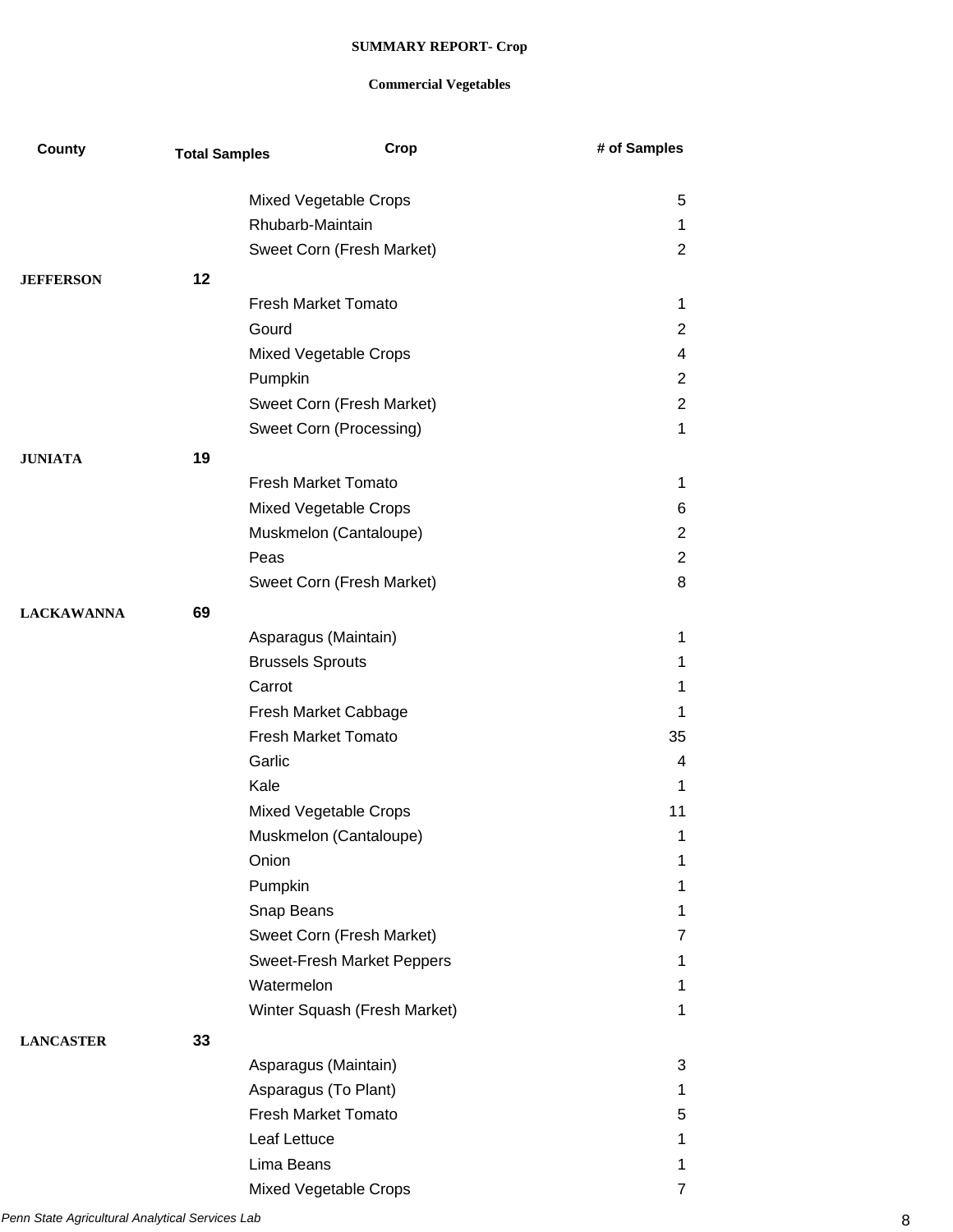| County          | <b>Total Samples</b> | Crop                         | # of Samples   |
|-----------------|----------------------|------------------------------|----------------|
|                 |                      |                              |                |
|                 |                      | Pumpkin                      | 9              |
|                 |                      | Snap Beans                   | 1              |
|                 |                      | Sweet Corn (Fresh Market)    | 4              |
|                 |                      | Winter Squash (Fresh Market) | $\mathbf 1$    |
| <b>LAWRENCE</b> | 15                   |                              |                |
|                 |                      | <b>Fresh Market Tomato</b>   | $\overline{2}$ |
|                 |                      | Garlic                       | 1              |
|                 |                      | Mixed Vegetable Crops        | 4              |
|                 |                      | Pumpkin                      | 5              |
|                 |                      | Sweet Corn (Fresh Market)    | 3              |
| <b>LEBANON</b>  | 10                   |                              |                |
|                 |                      | Asparagus (Maintain)         | $\mathbf 1$    |
|                 |                      | Asparagus (To Plant)         | $\mathbf 1$    |
|                 |                      | <b>Fresh Market Tomato</b>   | 4              |
|                 |                      | Garlic                       | $\mathbf 1$    |
|                 |                      | Herbs                        | $\overline{2}$ |
|                 |                      | Mixed Vegetable Crops        | $\mathbf 1$    |
| <b>LEHIGH</b>   | 50                   |                              |                |
|                 |                      | <b>Broccoli</b>              | $\mathbf 1$    |
|                 |                      | Cauliflower                  | $\mathbf 1$    |
|                 |                      | Fresh Market Cabbage         | $\mathbf 1$    |
|                 |                      | <b>Fresh Market Tomato</b>   | $\overline{7}$ |
|                 |                      | Hot Peppers (Fresh Market)   | 1              |
|                 |                      | Kale                         | 1              |
|                 |                      | Leaf Lettuce                 | 1              |
|                 |                      | Mixed Vegetable Crops        | 28             |
|                 |                      | Onion                        | $\overline{2}$ |
|                 |                      | <b>OTHER</b>                 | $\mathbf 1$    |
|                 |                      | Pumpkin                      | 3              |
|                 |                      | Sweet Corn (Fresh Market)    | $\overline{2}$ |
|                 |                      | Winter Squash (Fresh Market) | $\mathbf 1$    |
| <b>LUZERNE</b>  | 30                   |                              |                |
|                 |                      | <b>Beets</b>                 | $\mathbf{1}$   |
|                 |                      | <b>Fresh Market Tomato</b>   | 7              |
|                 |                      | Garlic                       | $\mathbf 1$    |
|                 |                      | Leaf Lettuce                 | $\mathbf 1$    |
|                 |                      | Mixed Vegetable Crops        | $\mathbf 1$    |
|                 |                      | Muskmelon (Cantaloupe)       | $\mathbf 1$    |
|                 |                      | Onion                        | 1              |
|                 |                      |                              | 3              |
|                 |                      | Pumpkin                      |                |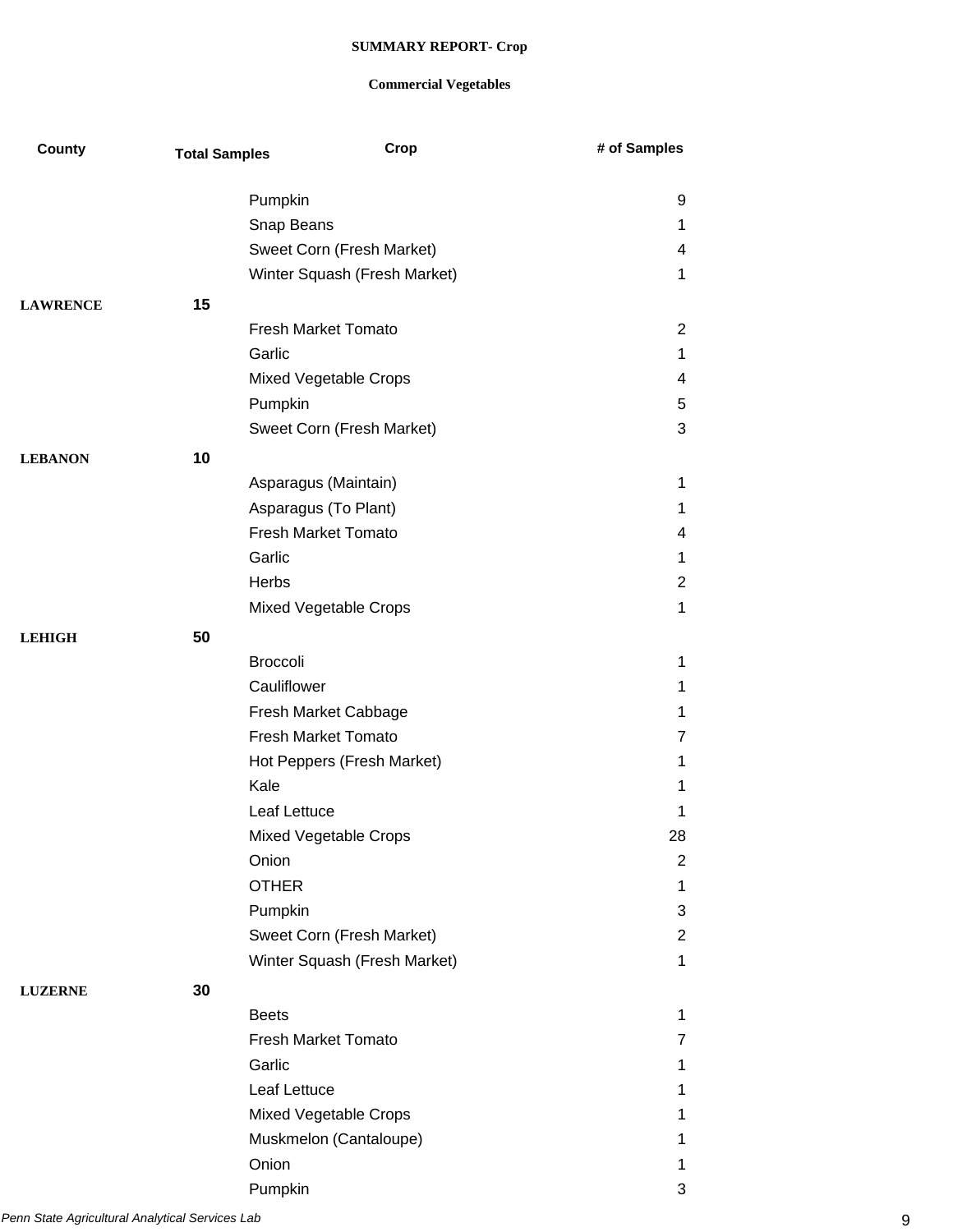| County           | <b>Total Samples</b> | Crop                                  | # of Samples   |
|------------------|----------------------|---------------------------------------|----------------|
|                  |                      | Snap Beans                            | 7              |
|                  |                      | Summer Squash                         | 1              |
|                  |                      | Sweet Corn (Fresh Market)             | 4              |
|                  |                      | Sweet-Fresh Market Peppers            | 1              |
|                  |                      | <b>Turnip Roots</b>                   | 1              |
|                  |                      |                                       |                |
| <b>LYCOMING</b>  | 23                   |                                       |                |
|                  |                      | <b>Broccoli</b>                       | 1              |
|                  |                      | <b>Brussels Sprouts</b>               | 1              |
|                  |                      | Fresh Market Cabbage                  | 1<br>5         |
|                  |                      | Mixed Vegetable Crops<br><b>OTHER</b> |                |
|                  |                      | Pumpkin                               | 1<br>3         |
|                  |                      | Snap Beans                            | $\overline{2}$ |
|                  |                      |                                       | 1              |
|                  |                      | Spinach<br>Sweet Corn (Fresh Market)  | 4              |
|                  |                      | <b>Sweet Potato</b>                   | 1              |
|                  |                      | <b>Turnip Greens</b>                  | 1              |
|                  |                      | <b>Turnip Roots</b>                   | 2              |
|                  |                      |                                       |                |
| <b>MCKEAN</b>    | 4                    |                                       |                |
|                  |                      | Garlic                                | 1              |
|                  |                      | Mixed Vegetable Crops                 | $\overline{2}$ |
|                  |                      | Sweet-Fresh Market Peppers            | 1              |
| <b>MD-HOWARD</b> | 1                    |                                       |                |
|                  |                      | <b>OTHER</b>                          | 1              |
| <b>MERCER</b>    | 20                   |                                       |                |
|                  |                      | Asparagus (To Plant)                  | 1              |
|                  |                      | Garlic                                | 1              |
|                  |                      | Mixed Vegetable Crops                 | 4              |
|                  |                      | Pumpkin                               | 4              |
|                  |                      | Sweet Corn (Fresh Market)             | 10             |
| <b>MIFFLIN</b>   | 4                    |                                       |                |
|                  |                      | Mixed Vegetable Crops                 | 1              |
|                  |                      | Snap Beans                            | 3              |
| <b>MONROE</b>    | 19                   |                                       |                |
|                  |                      | Asparagus (Maintain)                  | 1              |
|                  |                      | Fresh Market Cabbage                  | 1              |
|                  |                      | <b>Fresh Market Tomato</b>            | 3              |
|                  |                      | Pumpkin                               | 7              |
|                  |                      | Spinach                               | $\mathbf 1$    |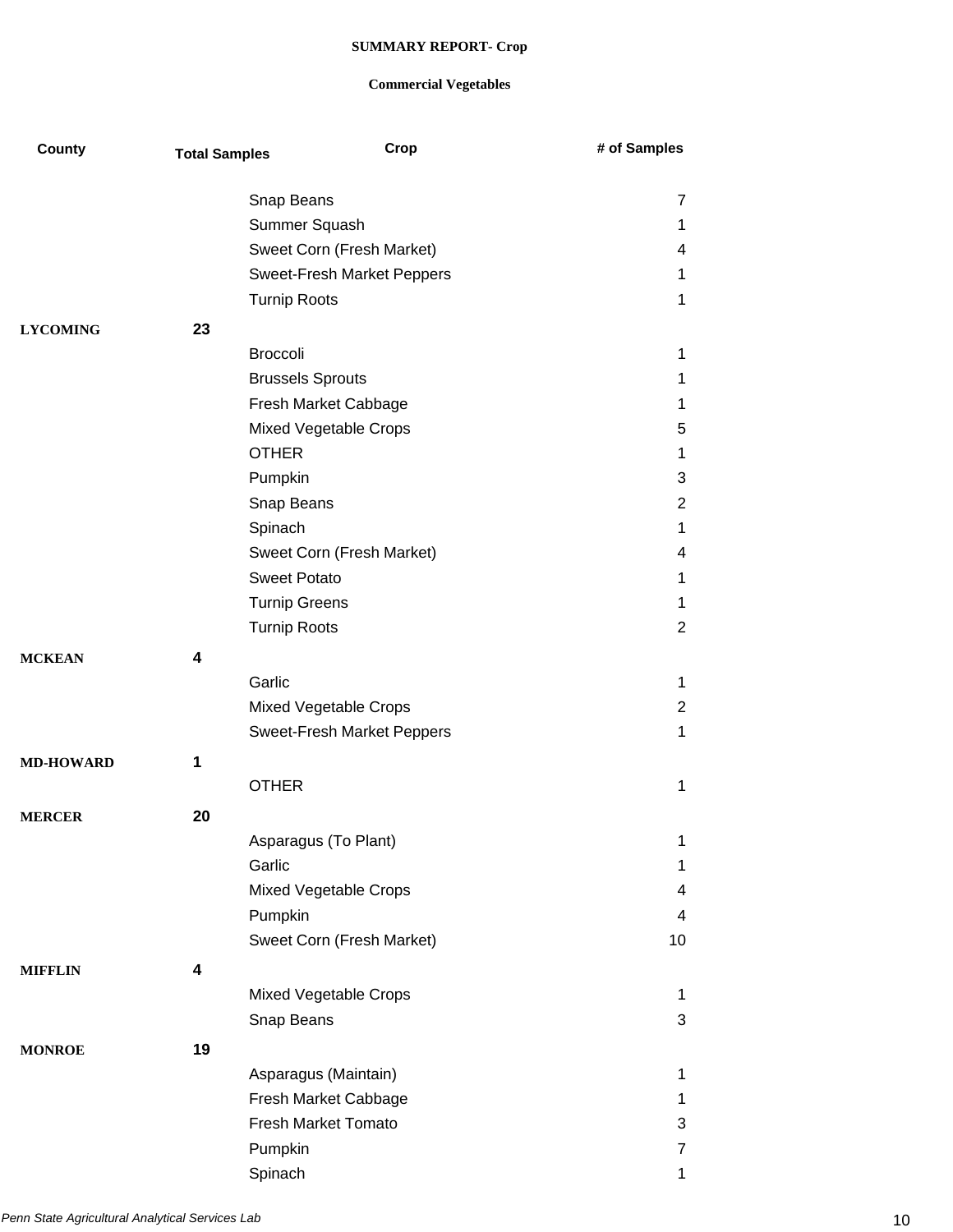| County                | <b>Total Samples</b> | Crop                            | # of Samples   |
|-----------------------|----------------------|---------------------------------|----------------|
|                       |                      | Sweet Corn (Fresh Market)       | 6              |
| <b>MONTGOMERY</b>     | 81                   |                                 |                |
|                       |                      | Asparagus (Maintain)            | 1              |
|                       |                      | <b>Beets</b>                    | 1              |
|                       |                      | <b>Brussels Sprouts</b>         | 2              |
|                       |                      | Fresh Market Cabbage            | 1              |
|                       |                      | <b>Fresh Market Tomato</b>      | 10             |
|                       |                      | Herbs                           | 1              |
|                       |                      | Leek                            | 19             |
|                       |                      | Mixed Vegetable Crops           | 32             |
|                       |                      | <b>OTHER</b>                    | $\overline{2}$ |
|                       |                      | Pumpkin                         | $\overline{2}$ |
|                       |                      | Squash, Winter-Processing       | 1              |
|                       |                      | Sweet Corn (Fresh Market)       | 5              |
|                       |                      | <b>Sweet Potato</b>             | 2              |
|                       |                      | <b>Turnip Greens</b>            | 1              |
|                       |                      | Watermelon                      | 1              |
| <b>MONTOUR</b>        | 6                    |                                 |                |
|                       |                      | Mixed Vegetable Crops           | 5              |
|                       |                      | Sweet Corn (Fresh Market)       | 1              |
| <b>NORTHAMPTON</b>    | 29                   |                                 |                |
|                       |                      | <b>Broccoli</b>                 | $\mathbf 1$    |
|                       |                      | <b>Cucumbers (Slicers)</b>      | $\overline{2}$ |
|                       |                      | <b>Fresh Market Tomato</b>      | 3              |
|                       |                      | Garlic                          | 1              |
|                       |                      | Mixed Vegetable Crops           | 14             |
|                       |                      | <b>OTHER</b>                    | 1              |
|                       |                      | Pumpkin                         | 3              |
|                       |                      | Snap Beans                      | 1              |
|                       |                      | Sweet Corn (Fresh Market)       | 1              |
|                       |                      | Sweet-Fresh Market Peppers      | 1              |
|                       |                      | <b>Turnip Roots</b>             | 1              |
| <b>NORTHUMBERLAND</b> | 15                   |                                 |                |
|                       |                      | Asparagus (Maintain)            | 1              |
|                       |                      | <b>Beets</b>                    | 1              |
|                       |                      | <b>Fresh Market Tomato</b>      | 1              |
|                       |                      | Mixed Vegetable Crops           | 1              |
|                       |                      | Peas                            | 1              |
|                       |                      | Processing Tomato (Transplants) | 2              |
|                       |                      | Pumpkin                         | 1              |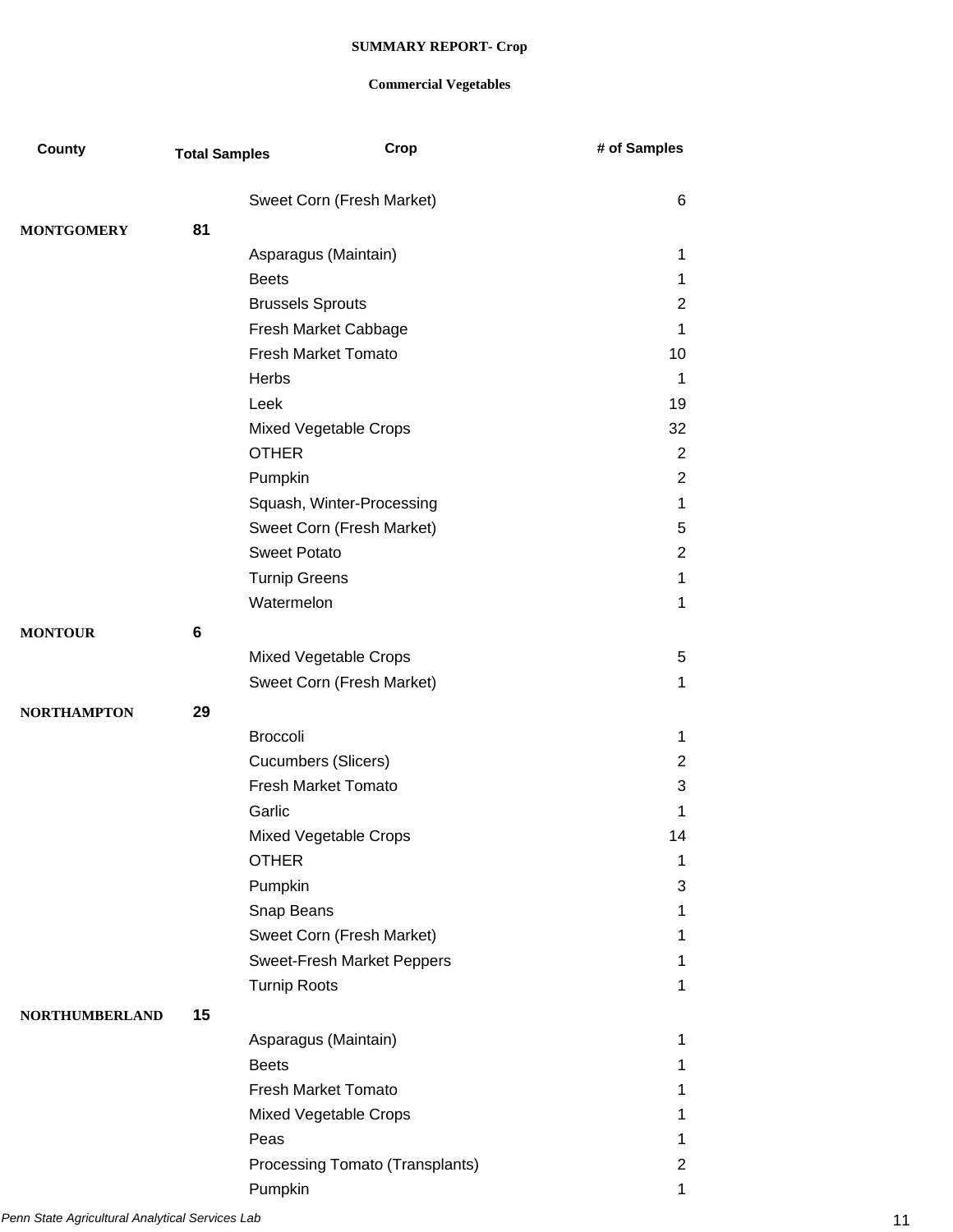| County              | <b>Total Samples</b> | Crop                         | # of Samples     |
|---------------------|----------------------|------------------------------|------------------|
|                     |                      |                              |                  |
|                     |                      | Snap Beans                   | 1                |
|                     |                      | Sweet Corn (Fresh Market)    | 6                |
| <b>PERRY</b>        | 38                   |                              |                  |
|                     |                      | Fresh Market Cabbage         | 1                |
|                     |                      | Fresh Market Tomato          | 4                |
|                     |                      | Lima Beans                   | 1                |
|                     |                      | Mixed Vegetable Crops        | 2                |
|                     |                      | Muskmelon (Cantaloupe)       | 2                |
|                     |                      | Pumpkin                      | 10               |
|                     |                      | Sweet Corn (Fresh Market)    | 12               |
|                     |                      | Sweet-Fresh Market Peppers   | $\mathbf 1$      |
|                     |                      | <b>Turnip Roots</b>          | 1                |
|                     |                      | Watermelon                   | 1                |
|                     |                      | Winter Squash (Fresh Market) | 3                |
| <b>PHILADELPHIA</b> | 17                   |                              |                  |
|                     |                      | Asparagus (Maintain)         | 1                |
|                     |                      | <b>Fresh Market Tomato</b>   | 1                |
|                     |                      | Mixed Vegetable Crops        | 14               |
|                     |                      | <b>OTHER</b>                 | $\mathbf 1$      |
| <b>PIKE</b>         | 7                    |                              |                  |
|                     |                      | Mixed Vegetable Crops        | 2                |
|                     |                      | Pumpkin                      | 5                |
| <b>POTTER</b>       | 19                   |                              |                  |
|                     |                      | <b>Beets</b>                 | $\mathbf{1}$     |
|                     |                      | <b>Cucumbers (Picklers)</b>  | 1                |
|                     |                      | <b>Fresh Market Tomato</b>   |                  |
|                     |                      | Herbs                        | 1<br>$\mathbf 1$ |
|                     |                      | Mixed Vegetable Crops        | 1.               |
|                     |                      | Peas                         | 1                |
|                     |                      | Pumpkin                      | 1                |
|                     |                      | Snap Beans                   | 9                |
|                     |                      | Sweet Corn (Fresh Market)    | $\overline{2}$   |
|                     |                      | Sweet Corn (Processing)      | $\mathbf 1$      |
|                     |                      |                              |                  |
| <b>SCHUYLKILL</b>   | 40                   |                              |                  |
|                     |                      | Beans (Other Dry Types)      | $\mathbf 1$      |
|                     |                      | Fresh Market Tomato          | 4                |
|                     |                      | Garlic                       | 1                |
|                     |                      | Hot Peppers (Fresh Market)   | 2                |
|                     |                      | Mixed Vegetable Crops        | 24               |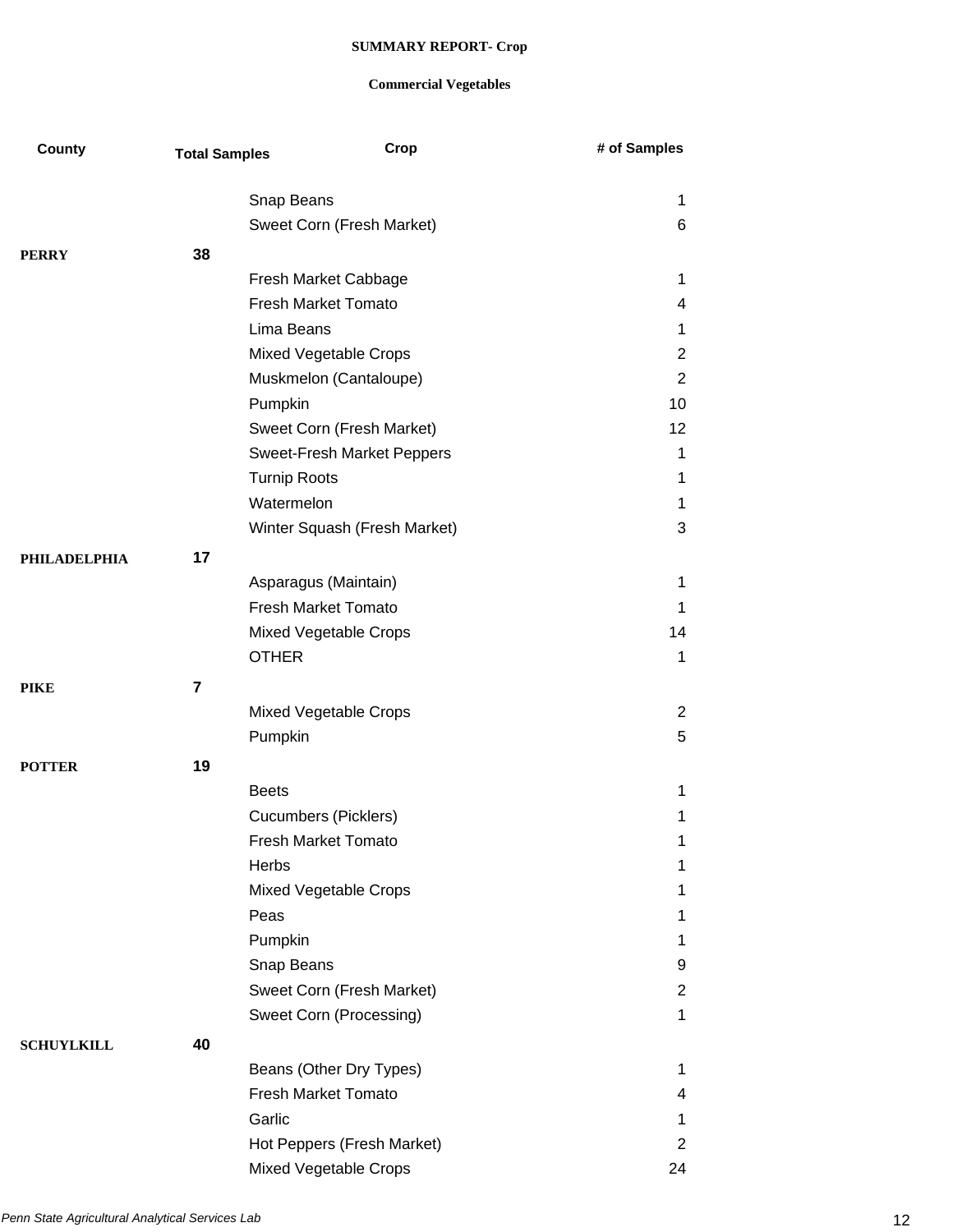| County             | <b>Total Samples</b> | Crop                            | # of Samples          |
|--------------------|----------------------|---------------------------------|-----------------------|
|                    |                      | Onion                           | 1                     |
|                    |                      | Peas                            | 1.                    |
|                    |                      | Pumpkin                         | $\overline{2}$        |
|                    |                      | Rhubarb-To Plant                | 1                     |
|                    |                      | Sweet Corn (Fresh Market)       | 1.                    |
|                    |                      | Sweet-Fresh Market Peppers      | $\overline{2}$        |
| <b>SNYDER</b>      | 13                   |                                 |                       |
|                    |                      | Asparagus (To Plant)            | $\mathbf 1$           |
|                    |                      | <b>Fresh Market Tomato</b>      | $\overline{2}$        |
|                    |                      | Mixed Vegetable Crops           | $\overline{2}$        |
|                    |                      | Muskmelon (Cantaloupe)          | $\overline{2}$        |
|                    |                      | Sweet Corn (Fresh Market)       | $\mathbf 1$           |
|                    |                      | Sweet-Fresh Market Peppers      | $\mathbf{2}^{\prime}$ |
|                    |                      | Watermelon                      | 3                     |
| <b>SOMERSET</b>    | 14                   |                                 |                       |
|                    |                      | Asparagus (Maintain)            | 1                     |
|                    |                      | <b>Cucumbers (Picklers)</b>     | 1                     |
|                    |                      | Garlic                          | 1                     |
|                    |                      | Herbs                           | 1                     |
|                    |                      | Mixed Vegetable Crops           | 1                     |
|                    |                      | Processing Tomato (Transplants) | 1                     |
|                    |                      | Pumpkin                         | 1                     |
|                    |                      | Sweet Corn (Fresh Market)       | 7                     |
| <b>SULLIVAN</b>    | $\mathbf{2}$         |                                 |                       |
|                    |                      | Asparagus (Maintain)            | 1                     |
|                    |                      | Mixed Vegetable Crops           | 1                     |
| <b>SUSQUEHANNA</b> | 21                   |                                 |                       |
|                    |                      | Asparagus (Maintain)            | 3                     |
|                    |                      | Asparagus (To Plant)            | 1                     |
|                    |                      | <b>Broccoli</b>                 | 1                     |
|                    |                      | Fresh Market Tomato             | $\overline{2}$        |
|                    |                      | Garlic                          | $\mathbf{1}$          |
|                    |                      | Mixed Vegetable Crops           | 9                     |
|                    |                      | Pumpkin                         | $\overline{2}$        |
|                    |                      | Romaine Lettuce                 | $\mathbf 1$           |
|                    |                      | Sweet Corn (Fresh Market)       | 1                     |
| <b>TIOGA</b>       | 13                   |                                 |                       |
|                    |                      | <b>Fresh Market Tomato</b>      | 2                     |
|                    |                      | Kale                            | 1                     |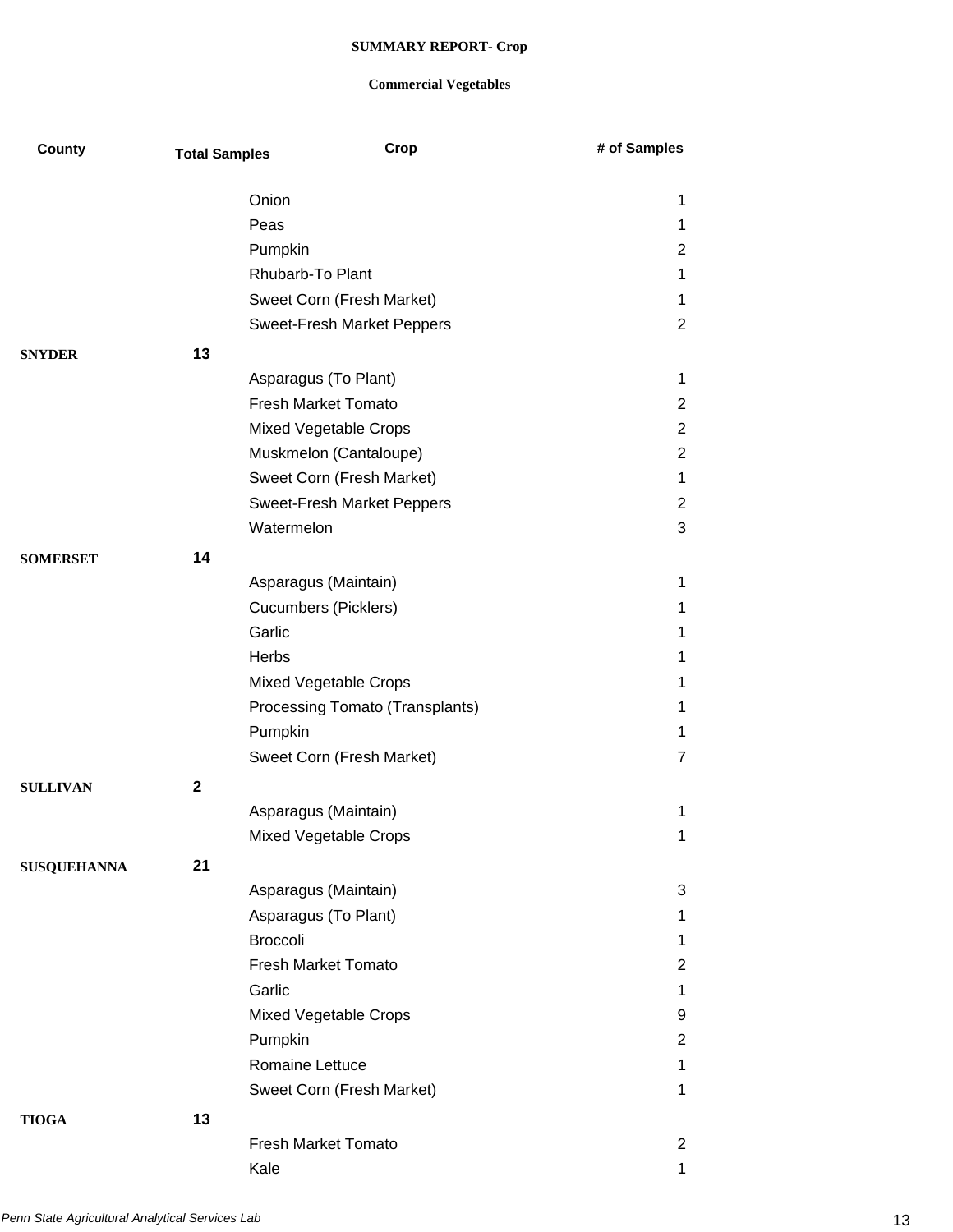| <b>County</b>     | <b>Total Samples</b> | Crop                              | # of Samples   |
|-------------------|----------------------|-----------------------------------|----------------|
|                   |                      | Mixed Vegetable Crops             | 3              |
|                   |                      | Pumpkin                           | 1              |
|                   |                      | Radish                            | 1              |
|                   |                      | Sweet Corn (Fresh Market)         | 3              |
|                   |                      | <b>Turnip Roots</b>               | 1              |
|                   |                      | Winter Squash (Fresh Market)      | 1              |
| <b>UNION</b>      | 8                    |                                   |                |
|                   |                      | Asparagus (Maintain)              | 1              |
|                   |                      | <b>Fresh Market Tomato</b>        | 3              |
|                   |                      | Mixed Vegetable Crops             | 3              |
|                   |                      | Muskmelon (Cantaloupe)            | 1              |
|                   | $\mathbf{2}$         |                                   |                |
| <b>VENANGO</b>    |                      | Mixed Vegetable Crops             | 1              |
|                   |                      | Sweet Corn (Fresh Market)         | 1              |
|                   |                      |                                   |                |
| <b>WARREN</b>     | 14                   |                                   |                |
|                   |                      | Asparagus (Maintain)              | 1              |
|                   |                      | Fresh Market Cabbage              | 1              |
|                   |                      | <b>Fresh Market Tomato</b>        | $\overline{2}$ |
|                   |                      | Mixed Vegetable Crops             | 1              |
|                   |                      | Snap Beans                        | 2              |
|                   |                      | Sweet Corn (Fresh Market)         | 5              |
|                   |                      | <b>Sweet-Fresh Market Peppers</b> | 1              |
|                   |                      | Winter Squash (Fresh Market)      | 1              |
| <b>WASHINGTON</b> | 34                   |                                   |                |
|                   |                      | Asparagus (Maintain)              | 1              |
|                   |                      | Asparagus (To Plant)              | 2              |
|                   |                      | Fresh Market Tomato               | 4              |
|                   |                      | Mixed Vegetable Crops             | 18             |
|                   |                      | Onion                             | 1              |
|                   |                      | <b>OTHER</b>                      | 1              |
|                   |                      | Pumpkin                           | 2              |
|                   |                      | Sweet Corn (Fresh Market)         | $\overline{2}$ |
|                   |                      | Sweet-Fresh Market Peppers        | 1              |
|                   |                      | <b>Turnip Roots</b>               | 1              |
|                   |                      | Watermelon                        | 1              |
| <b>WAYNE</b>      | 19                   |                                   |                |
|                   |                      | <b>Beets</b>                      | 1              |
|                   |                      | <b>Fresh Market Tomato</b>        | 1              |
|                   |                      | Herbs                             | $\overline{2}$ |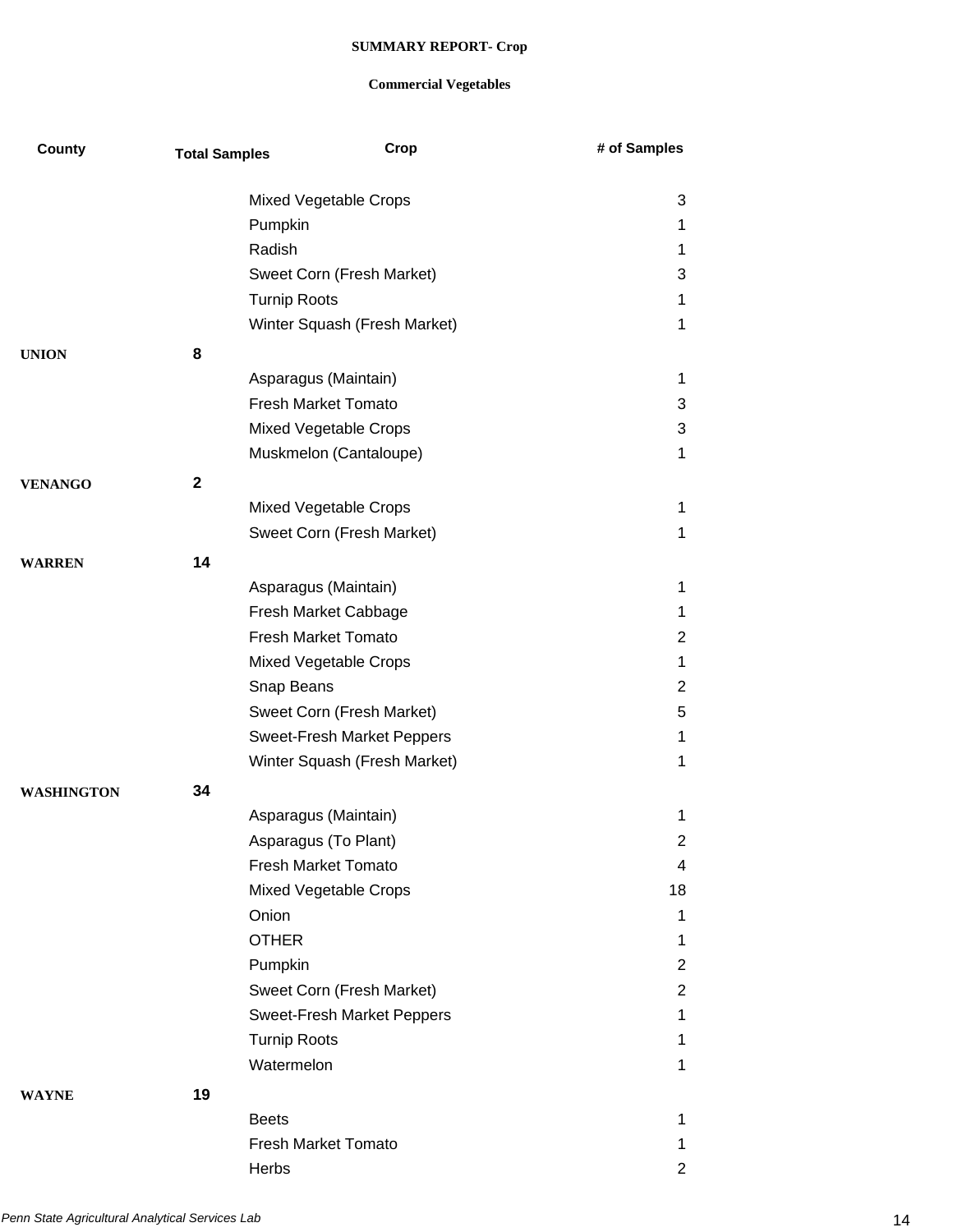| <b>County</b>  | <b>Total Samples</b> | Crop                            | # of Samples   |
|----------------|----------------------|---------------------------------|----------------|
|                |                      |                                 |                |
|                |                      | Mixed Vegetable Crops           | 5              |
|                |                      | Onion                           | 1              |
|                |                      | Pumpkin                         | 1              |
|                |                      | Sweet Corn (Fresh Market)       | 1              |
|                |                      | Sweet-Fresh Market Peppers      | 1              |
|                |                      | <b>Turnip Roots</b>             | 5              |
|                |                      | Winter Squash (Fresh Market)    | 1              |
| WESTMORELAND   | 52                   |                                 |                |
|                |                      | Asparagus (To Plant)            | 1              |
|                |                      | <b>Beets</b>                    | 3              |
|                |                      | <b>Broccoli</b>                 | 1              |
|                |                      | <b>Cucumbers (Picklers)</b>     | 1              |
|                |                      | <b>Fresh Market Tomato</b>      | 9              |
|                |                      | Garlic                          | 1              |
|                |                      | Hot Peppers (Fresh Market)      | 1              |
|                |                      | Leaf Lettuce                    | 1              |
|                |                      | Mixed Vegetable Crops           | 14             |
|                |                      | Onion                           | 1              |
|                |                      | Peas                            | 1              |
|                |                      | Processing Tomato (Transplants) | 1              |
|                |                      | Pumpkin                         | 6              |
|                |                      | Sweet Corn (Fresh Market)       | 11             |
| <b>WYOMING</b> | 20                   |                                 |                |
|                |                      | Fresh Market Cabbage            | 1              |
|                |                      | <b>Fresh Market Tomato</b>      | 6              |
|                |                      | Garlic                          | 1              |
|                |                      | Onion                           | 1              |
|                |                      | Processing Tomato (Transplants) | 1              |
|                |                      | Pumpkin                         | 2              |
|                |                      | Snap Beans                      | 1              |
|                |                      | Sweet Corn (Fresh Market)       | 3              |
|                |                      | Sweet-Fresh Market Peppers      | 2              |
|                |                      | Winter Squash (Fresh Market)    | $\overline{2}$ |
|                |                      |                                 |                |
| <b>YORK</b>    | 19                   | <b>Fresh Market Tomato</b>      | 3              |
|                |                      | Hot Peppers (Fresh Market)      | 1              |
|                |                      | Mixed Vegetable Crops           |                |
|                |                      |                                 | 6              |
|                |                      | Muskmelon (Cantaloupe)          | 3              |
|                |                      | Snap Beans                      | 1              |
|                |                      | Summer Squash                   | 1              |